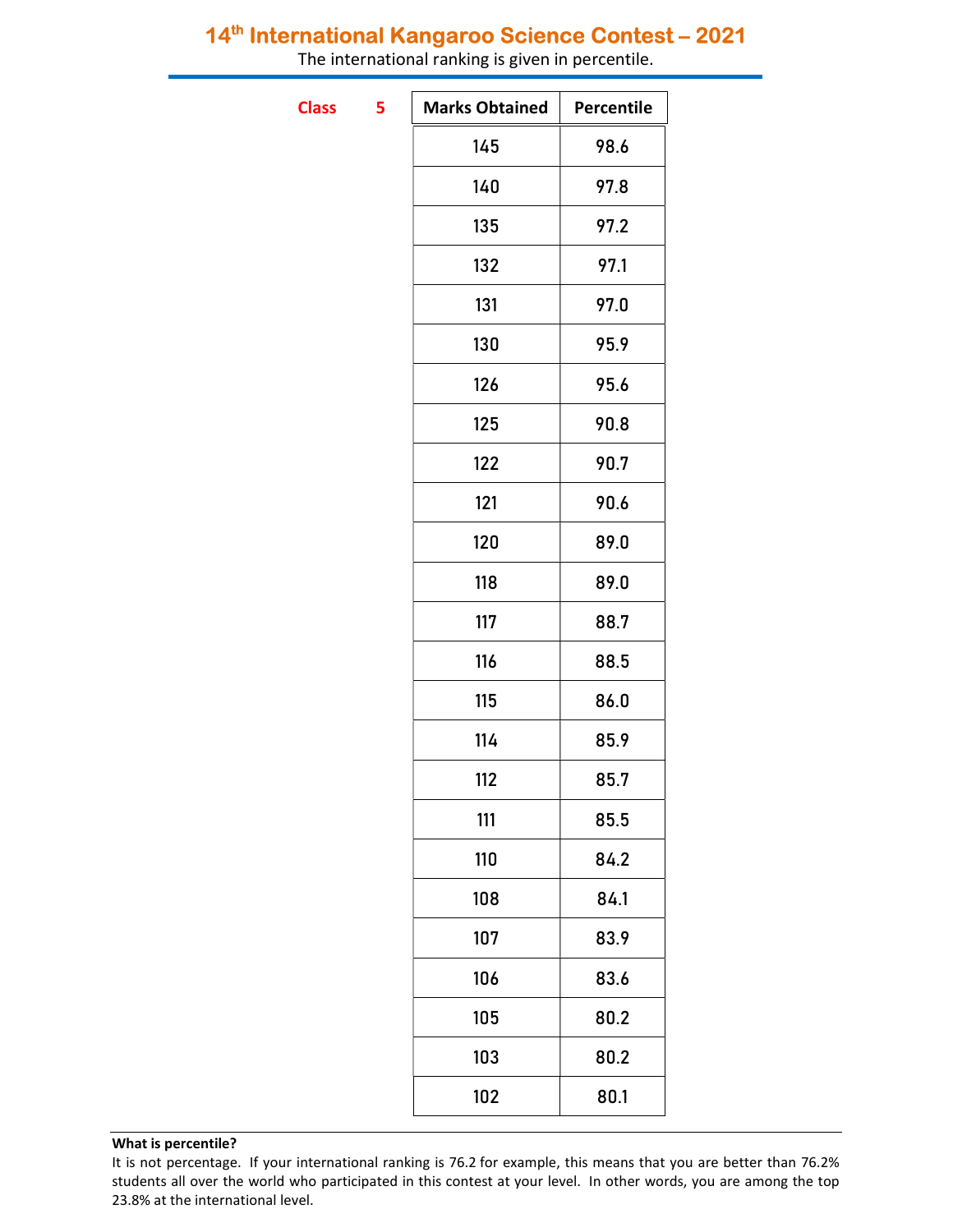The international ranking is given in percentile.

**Class** 

| 5 | <b>Marks Obtained</b> | Percentile |
|---|-----------------------|------------|
|   | 101                   | 79.9       |
|   | 100                   | 77.3       |
|   | 98                    | 77.2       |
|   | 96                    | 76.8       |
|   | 95                    | 74.2       |
|   | 93                    | 74.1       |
|   | 92                    | 73.8       |
|   | 91                    | 73.2       |
|   | 90                    | 70.6       |
|   | 89                    | 70.4       |
|   | 88                    | 70.3       |
|   | 87                    | 70.1       |
|   | 86                    | 69.8       |
|   | 85                    | 66.4       |
|   | 83                    | 66.0       |
|   | 82                    | 65.9       |
|   | 81                    | 65.5       |
|   | 80                    | 62.2       |
|   | 79                    | 62.1       |
|   | 78                    | 62.0       |
|   | 77                    | 61.7       |
|   | 76                    | 61.6       |
|   | 75                    | 58.4       |
|   | 73                    | 58.2       |
|   | 72                    | 57.6       |
|   |                       |            |

It is not percentage. If your international ranking is 76.2 for example, this means that you are better than 76.2% students all over the world who participated in this contest at your level. In other words, you are among the top 23.8% at the international level.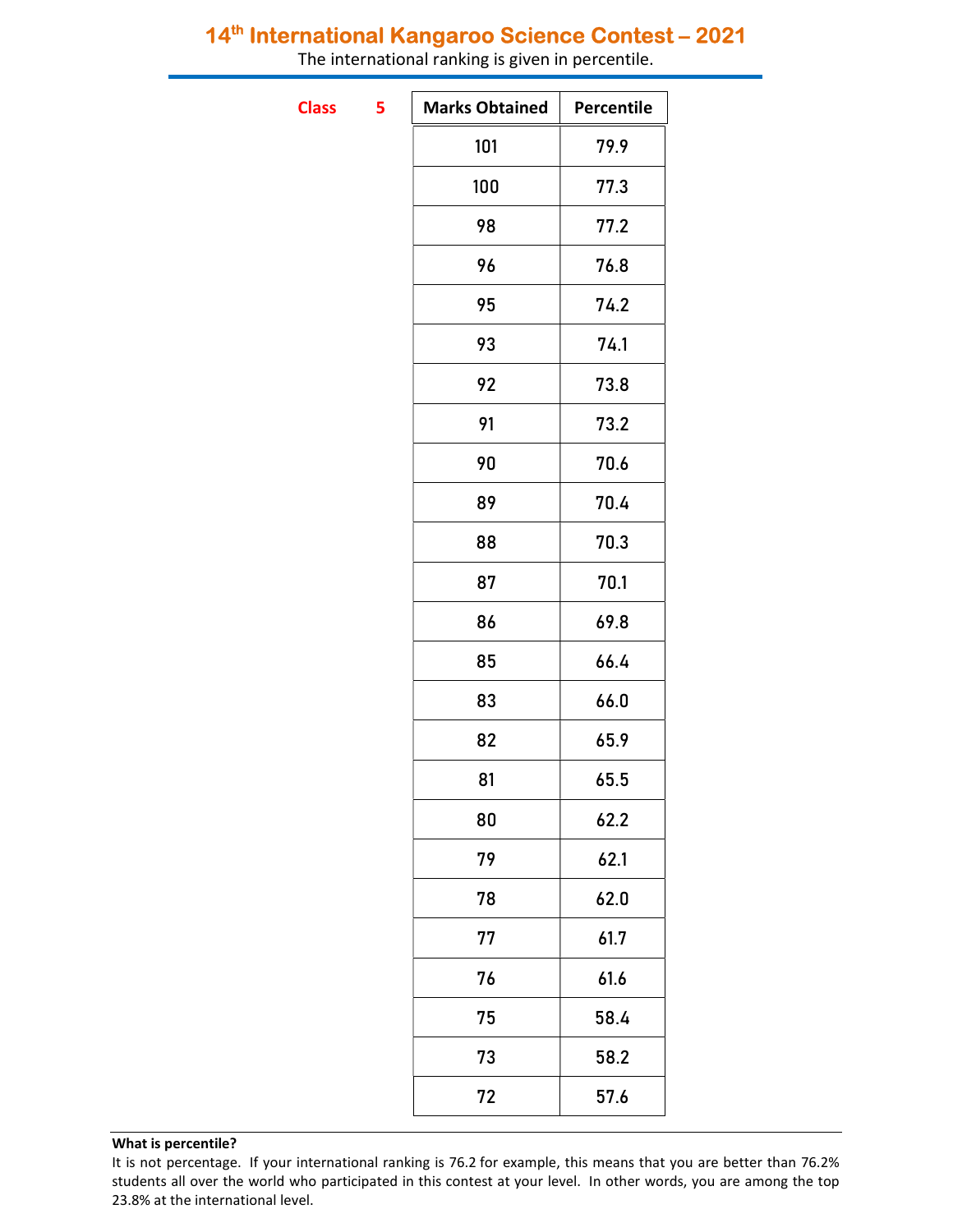The international ranking is given in percentile.

**Class** 

| 5 | <b>Marks Obtained</b> | Percentile |
|---|-----------------------|------------|
|   | 71                    | 57.2       |
|   | 70                    | 53.5       |
|   | 69                    | 53.4       |
|   | 68                    | 53.2       |
|   | 67                    | 52.7       |
|   | 66                    | 52.2       |
|   | 65                    | 48.2       |
|   | 64                    | 48.0       |
|   | 63                    | 48.0       |
|   | 62                    | 47.7       |
|   | 61                    | 47.5       |
|   | 60                    | 41.6       |
|   | 59                    | 41.5       |
|   | 58                    | 41.2       |
|   | 57                    | 40.6       |
|   | 56                    | 39.9       |
|   | 55                    | 34.0       |
|   | 54                    | 33.8       |
|   | 53                    | 33.6       |
|   | 52                    | 33.4       |
|   | 51                    | 32.7       |
|   | 50                    | 28.2       |
|   | 49                    | 28.1       |
|   | 48                    | 27.8       |
|   | 47                    | 27.5       |
|   |                       |            |

It is not percentage. If your international ranking is 76.2 for example, this means that you are better than 76.2% students all over the world who participated in this contest at your level. In other words, you are among the top 23.8% at the international level.